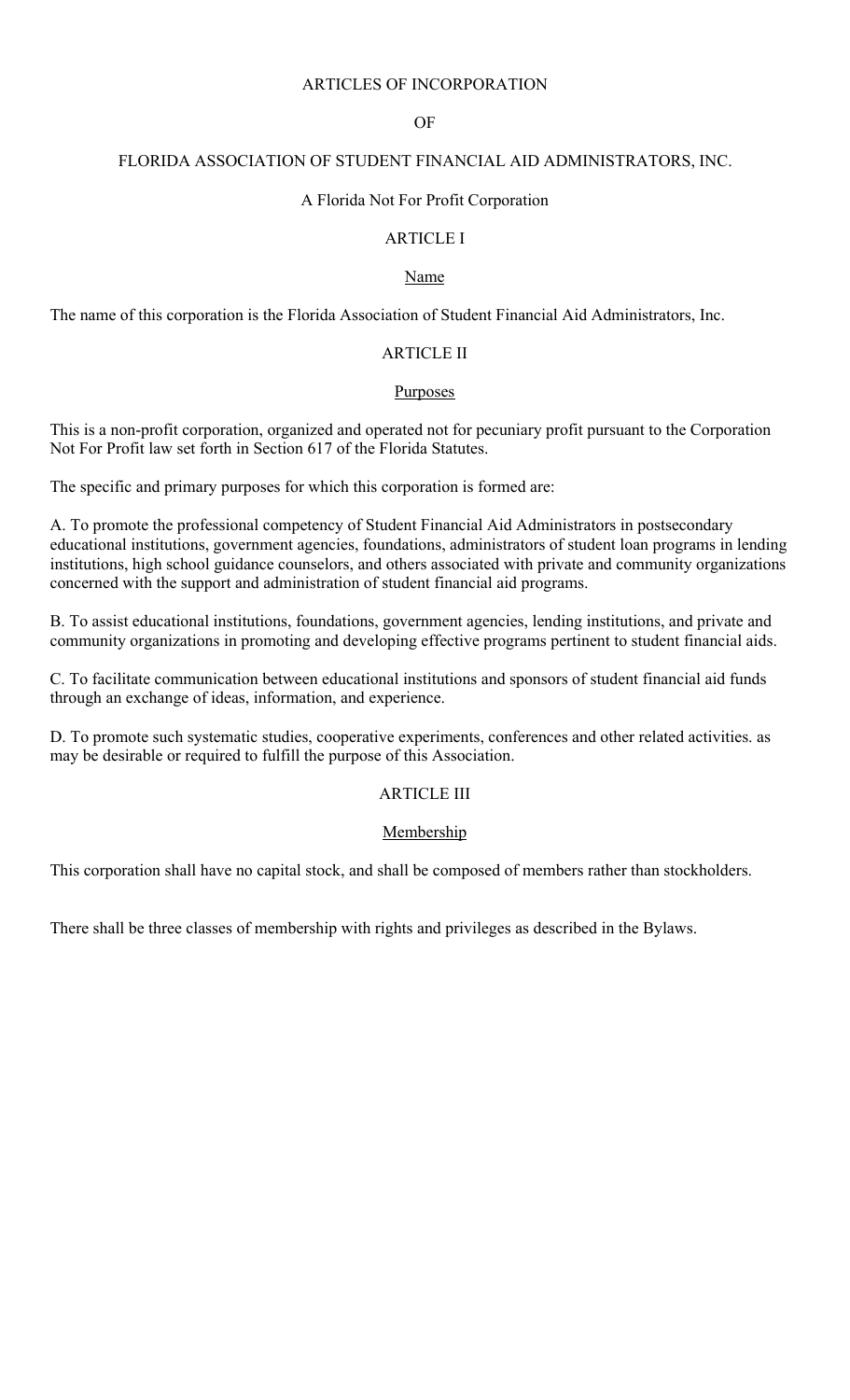### ARTICLE IV

#### Term of Existence

This corporation shall have perpetual existence.

# ARTICLE V

#### **Subscribers**

The name and residence address of the subscriber of this corporation is:

Name Address

David M. Bodwell 5336 Northdale Blvd., Tampa, FL 33624

## ARTICLE VI

### **Officers**

The membership of, the corporation shall elect a President, President-Elect, Secretary and Treasurer, and such other officers as the Bylaws may authorize. The officers shall be elected in the manner provided by the Bylaws. The Corporation shall three directors initially:

| A. Larry Arnold                        | 4315 Hollow Hill Drive                                                                                |
|----------------------------------------|-------------------------------------------------------------------------------------------------------|
| Dir.                                   | Tampa, Fl. 33624                                                                                      |
| David M. Bodwell                       | 5336 North Dale Blyd.                                                                                 |
| Dir.                                   | Tampa, Fl. 33624                                                                                      |
| John Agett                             | 4416 Rockcrest Circle                                                                                 |
| Dir.                                   | Tampa, Fl. 3361                                                                                       |
|                                        | The names of the persons who are to serve as officers of the Corporation until the first meeting are: |
| $\mathbf{n}$ $\mathbf{1}$ $\mathbf{n}$ | $N$ $111$ $N$ $N$ $1$ $11$                                                                            |

| President:       | David M. Bodwell   |
|------------------|--------------------|
| President-Elect: | Evelyn A. Sebree   |
| Secretary:       | Claudia S. Geary   |
| Treasurer:       | Margaret W. Morris |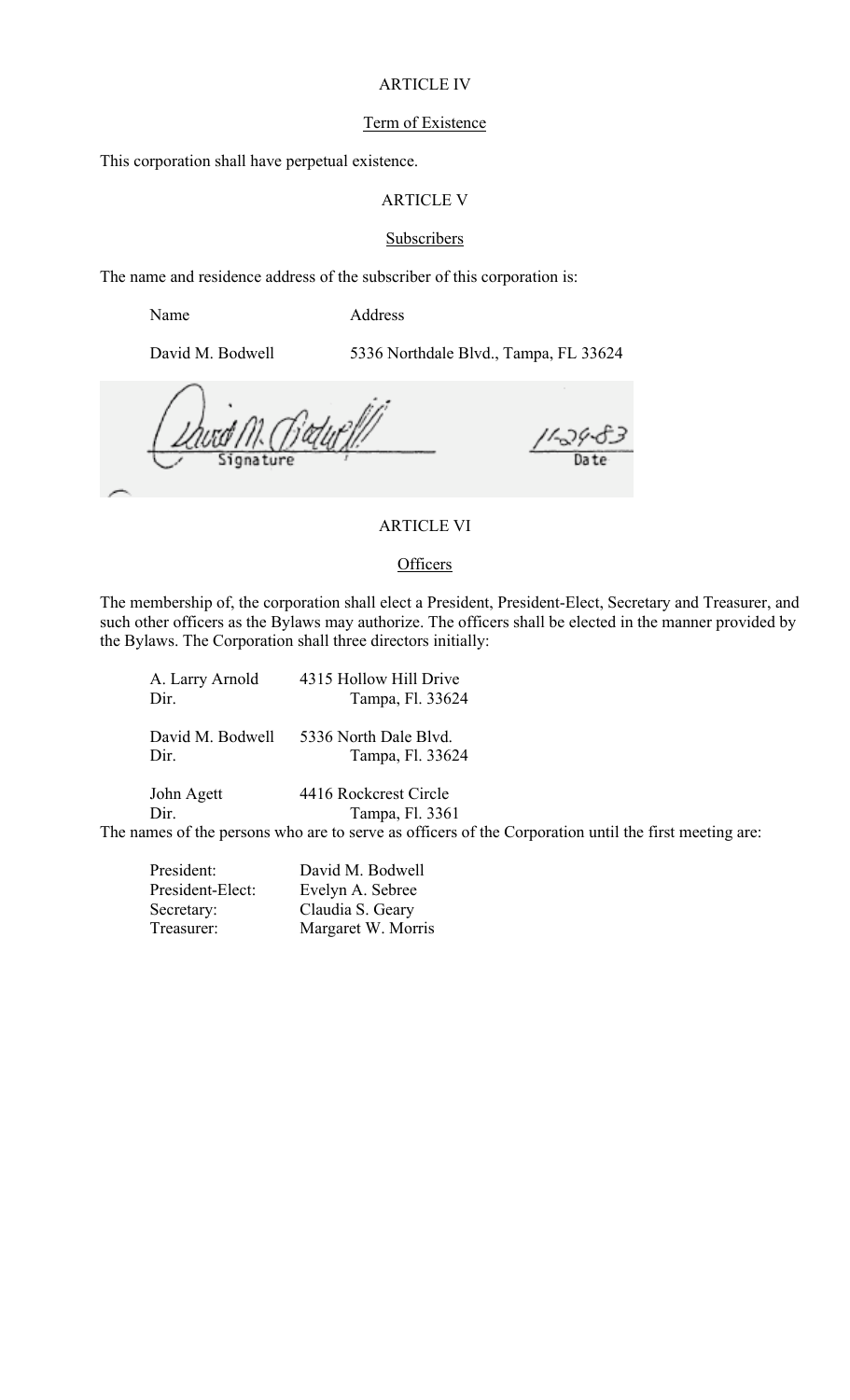## ARTICLE VII

#### Executive Committee

The affairs of the corporation shall be managed by the Executive Committee which shall be comprised of 13 members initially. The number of Committee members may be changed by a bylaw duly adopted by the corporation membership, but shall never be less than three.

The Committee members named herein as the initial Executive Committee shall hold office until the first meeting of members at which time an election shall be held.

The terms of Executive Committee members shall be as designated in the Corporation Bylaws.

Initially, the Executive Committee shall be constituted as follows:

One seat shall be occupied by the President. One seat shall be occupied by the President-Elect. One seat shall be occupied by the Immediate Past President. One seat shall be occupied by the Secretary. One seat shall be occupied by the Treasurer. One seat shall be occupied by each of the five regional representatives. One seat shall be occupied by the Training Committee Chairman. One seat shall be occupied by the Newsletter Editor. One seat shall be occupied by the Lender Liaison.

### ARTICLE VIII

#### **Bylaws**

The membership of this corporation may provide such Bylaws for the conduct of the business of the corporation and the carrying out of its purposes as may be deemed necessary.

Upon proper notice, the Bylaws may be amended, altered, or rescinded by a majority of the membership present at any regular meeting or at any special meeting called for that purpose.

### ARTICLE IX

#### **Amendments**

The Articles of Incorporation may be amended at a regular meeting of the membership upon given notice, as provided in the Bylaws, of intention to submit such amendments.

Amendments also may be made at a special meeting of the membership called for that purpose, by a majority vote of those present, unless a larger percentage shall be required by law.

## ARTICLE X

#### Location

The address of this Corporation's office shall be 401 West Kennedy Boulevard, Tampa, Florida 33606, and the name of its resident agent shall be DAVID M. BODWELL.

Unid M. Batuell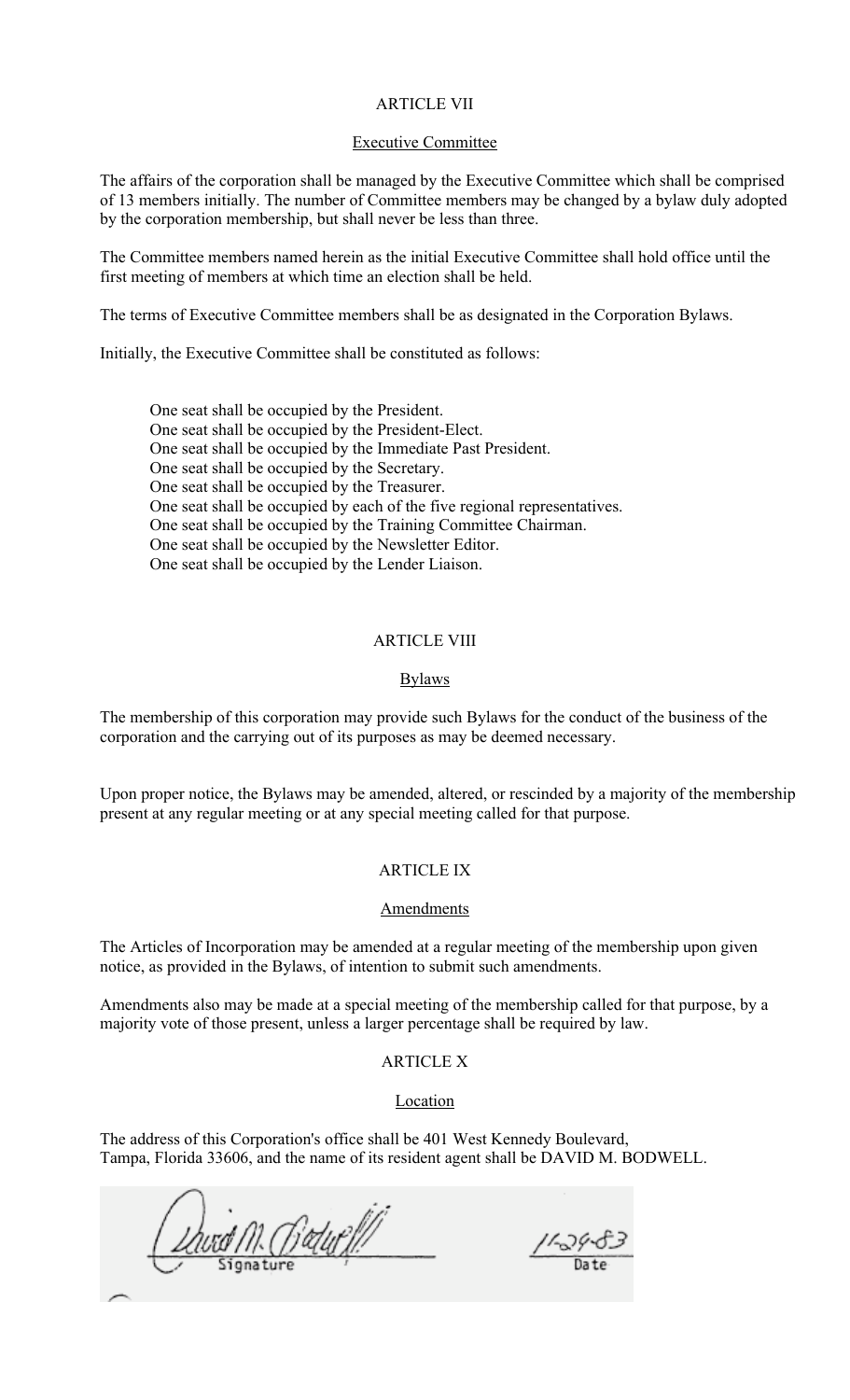## ARTICLE XI

#### **Dissolution**

In the event that this corporation shall dissolve and voluntarily liquidate all of its assets remaining after payment of all costs and expenses of such dissolution shall be distributed to organizations which have qualified for exemption under Section 501 (c) (3) of the Internal Revenue Code, or to the Federal government or to a State or local government, for a public purpose, and none of the assets will be distributed to any member, officer or director of this corporation.

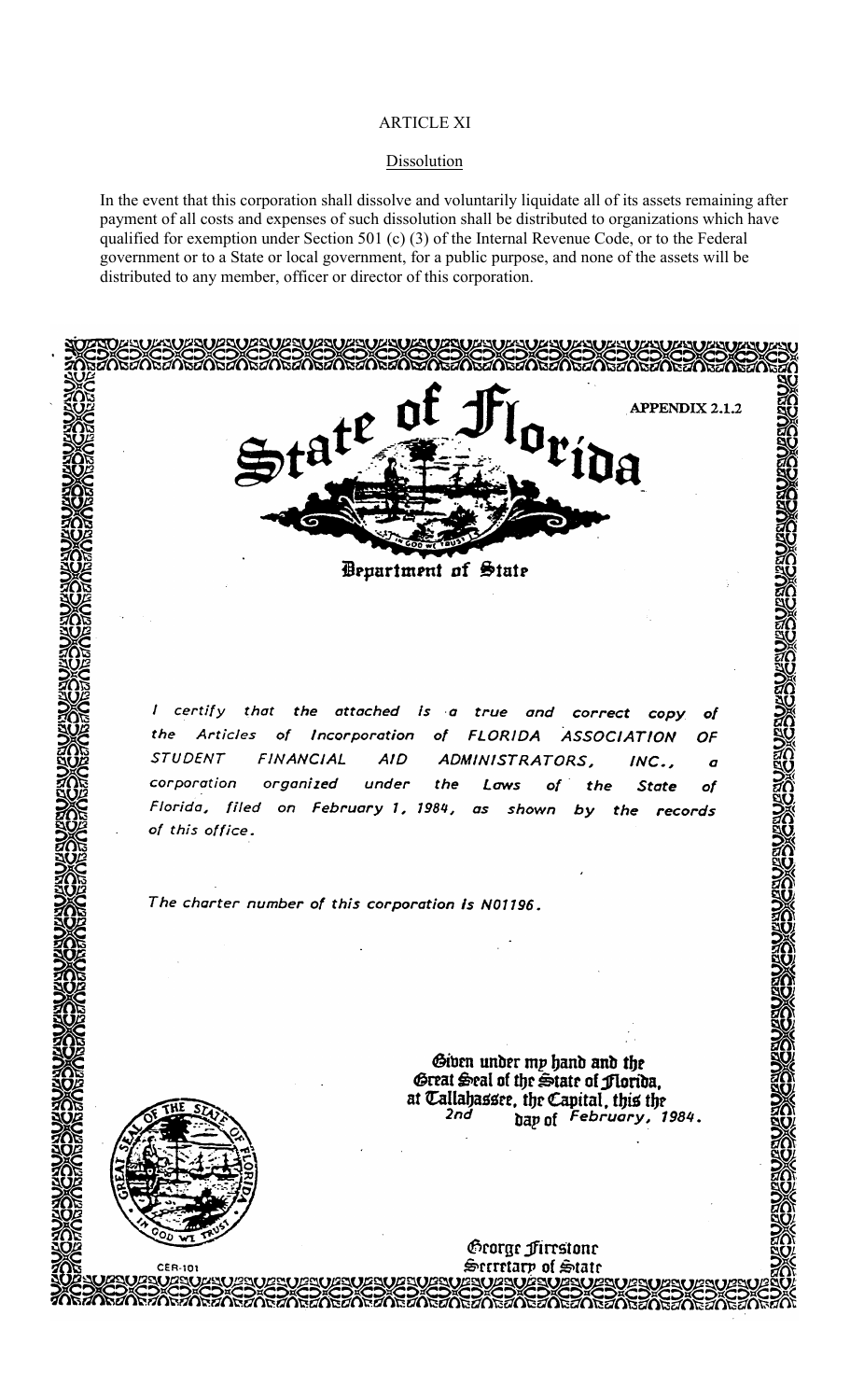### ARTICLES OF AMENDMENT

to

#### ARTICLES OF INCORPORATION

Pursuant to the provision of Chapter 617. Florida Statutes, the undersigned corporation adopts the following Articles of

Amendment to its Articles of Incorporation.

FIRST: The name of the corporation is: **Florida association of Student Financial Aid administrators Inc.** (Charter number N01196)

SECOND: The following amendment(s) of the Articles of Incorporation was (were) adopted by the corporation:

ARTICLE II E. The purposes for which this corporation is organized are exclusively educational within the meaning of section 501(c) (3) of the Internal Revenue Code of 1954 the corresponding provision of any future United States Internal Revenue Law. Notwithstanding any other provision of these articles, this organization shall not carry on or other activities not permitted to be carried on by an organization exempt from Federal tax under section 501(c)(3) of the Internal Revenue Code of 1954 or the corresponding provision of any future United States Internal Revenue Law.

THIRD: The amendment(s) was (were) adopted by the Board of FASFAA on the 23rd day of September 1984

FOURTH: The above amendment(s) was (were) approved by a majority of the members of the corporation on the  $25<sup>th</sup>$  day of September 1984

Dated September 26 1984

| Florida Association of Student Financial<br>Aid Administrators, Inc. |
|----------------------------------------------------------------------|
| Corporation Name                                                     |
| By $K \rightarrow K$                                                 |
| By Clause Abonne                                                     |

Secretary or Assistant Secretary

NP 1a (2/83)